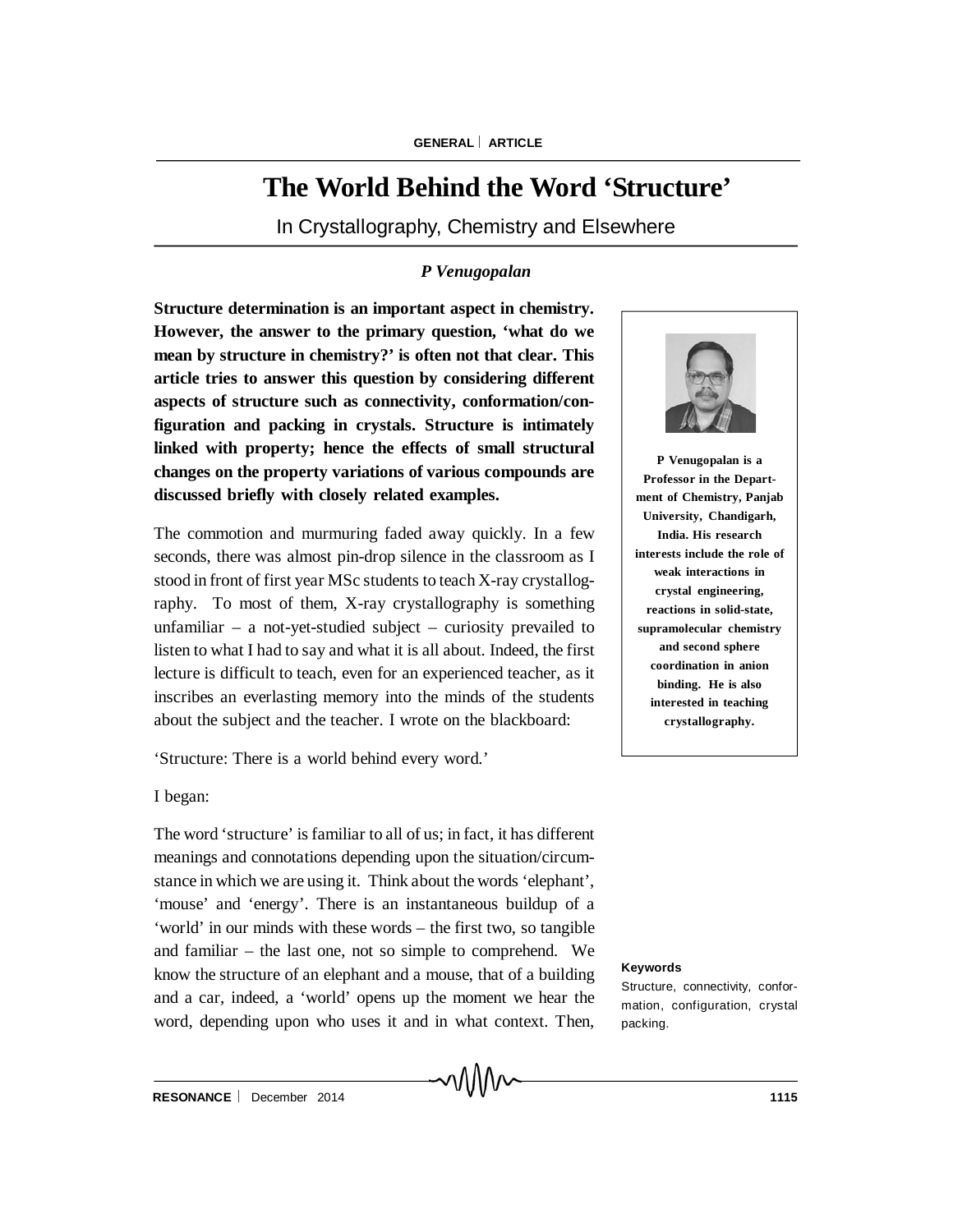"Science knows no country, because knowledge belongs to humanity, and is the torch which illuminates the world. Science is the highest personification of the nation because that nation will remain the first which carries the furthest the works of thought and intelligence." *– Louis Pasteur* what is the world behind the word 'structure' in Chemistry? Seems simple, seems obvious … ask to put it in words, immediately haziness engulfs the obvious! The operational approach is to express what you know, correctly and convincingly. Let us begin with the question, 'what is the structure of benzene'? Seems trivial, doesn't it? The hexagon with three alternating double bonds or the one with a small circle inscribed within the hexagon will figuratively represent benzene. Everyone knows it; hundreds of such structures are at the fingertips of those of us who deal with science, especially Chemistry or Biology. The next corollary to this question, 'why is it important to know the structure?' is tougher than the first question, but certainly there are answers to put across, depending upon one's understanding, articulation and even imagination.

The whole world looks forward to a better tomorrow and we are all well convinced that only science can spearhead such an endeavor. We want paints on our cars which will never fade, jetplane nozzles that never wither away, electric wires with 100% transmission, total solar energy capture, and many other 'dreamthings'. That is, *Homo sapiens* is fervently dreaming of unprecedented control over properties of materials. He is also well aware that his mastery over this dream-craftsmanship hinges on a pivotal theme: the relationship between structure and property. Any understanding towards the question of 'what do we mean by structure in Chemistry?' must take into account the relationship between structure and property in a way that the functional part of it is also conveyed in a tangible way. Let us ponder over structures-in-chemistry in this direction.

# **Structure and Connectivity**

It is interesting and that the liquid that is most consumed by man after water is the so-called 'booze material', ethanol, with the molecular sum formula  $C_2H_6O$ .

Indeed, there are many chemicals with the same sum formula; a familiar alternative being dimethyl ether. While the use of etha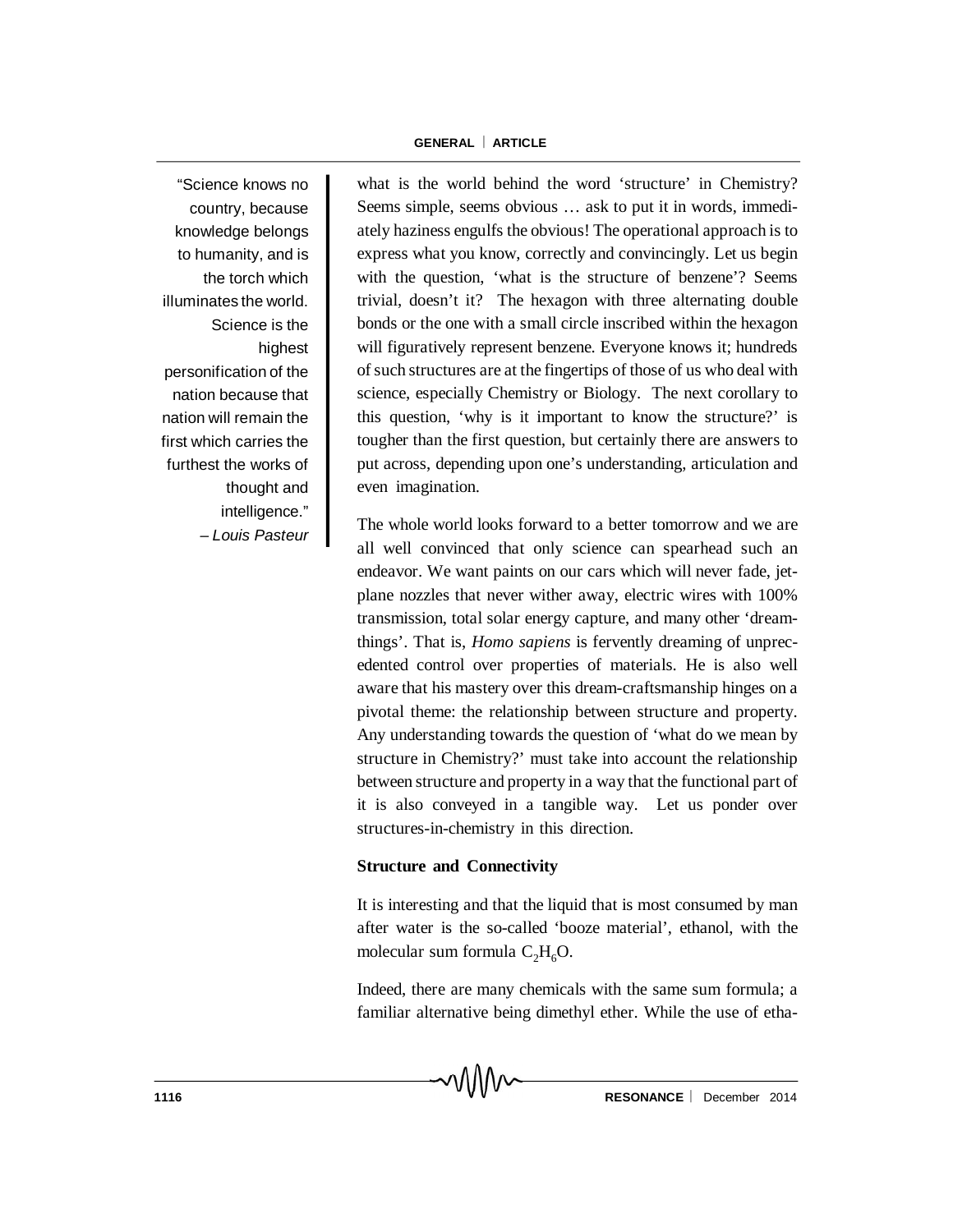**Figure 1.** Graph showing the production of ethyl alcohol and its use in the world.

Source: http://www.distill.com/World-Fuel-Ethanol-A&O-2004.html

nol is increasing widely across the globe, with a multitude of applications as shown in *Figure* 1, dimethyl ether, as known, is very ordinary. It can be child's play, even at the high school level, to draw their respective structures (of course in the bookish way that all of us have

learned). For brevity, let us draw them in *Figure* 2.

What one observes immediately is that there is an entirely different bonding pattern of atoms in these two compounds. The correlation between the difference in their properties and that of their structures also becomes obvious: their structures are very different and so are their properties. I want you to pause for a moment here; look at the structures again (*Figure* 2), as an important aspect of the 'structure' is emerging. A molecular structure can be discerned based on the specific connectivity of the atoms within the molecule. Let us put this in a different way. Any structure at a molecular level can be construed based on the unique connectivity of atoms that constitute the molecule. If there is even a single change in the connectivity of atoms, then, obviously structure also changes. Thus, in a simple way, (yet at a fundamental level), understanding any structure is knowing its connectivity. Now, carefully examine the figure below (*Figure* 3).

The compound with molecular formula  $C_2H_2Cl_2$  has the same connectivity pattern, both are 1,2-dichloroethenes, but they are two entirely different chemical entities with a multitude of differences in their chemical and physical properties. The left one in the figure is the *cis* form with a dipole moment of 1.9D and boils at 60.2 ºC whereas the *trans* form has a zero dipole moment and boils at 48.5 ºC. Though their connectivity pattern is identical,





**Figure 2.** Connectivity pattern in ethanol and dimethyl ether.



**Figure 3.** *cis* and *trans* isomers of 1,2-dichloroethene. The double bond restricts C-C rotation.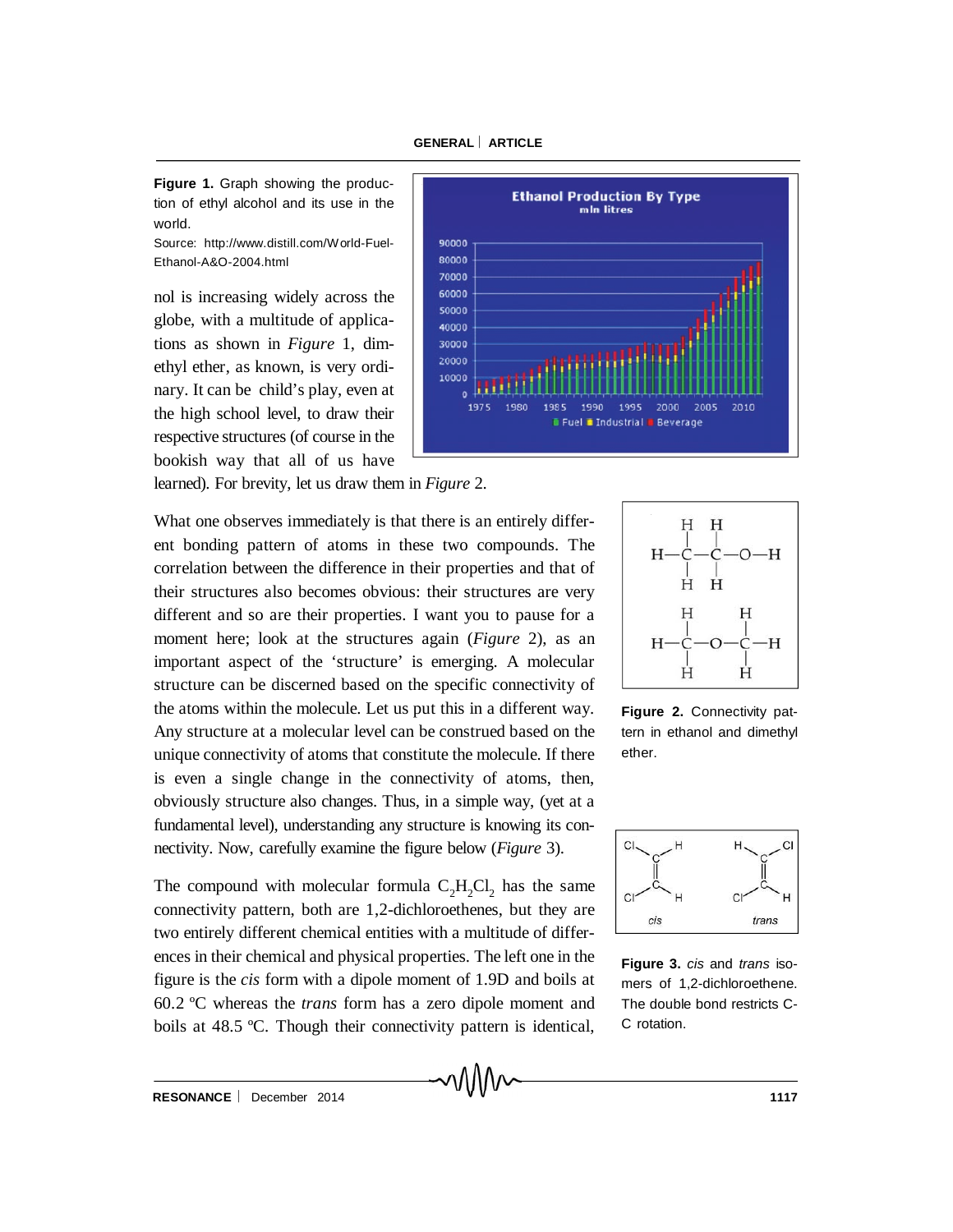their structures are different and so also are their properties. We are at a juncture of consolidating two important concepts about 'structure' here: a) the simple description of connectivity pattern alone does not suffice to describe a structure, b) the structure can be perceived at a different hierarchical level of complexity, depending upon the molecular constitution. Thus, the structure can be perceived at different levels, but before discussing those aspects, let us ponder a little more deeply into connectivity.

# *Keto-enol Tautomerism*

A perusal of molecular diagram of acetylacetone (**1** in *Figure* 4) will enable us to predict that 2 peaks can appear in a <sup>1</sup>H-NMR spectrum, one for the methyl protons and one for the protons of the methylene group. But the proton NMR of acetyl acetone shows 4 signals consistent with the keto-enol tautomerism in this molecule (*Figure* 5), that is, in the 'eye of NMR' there are two



**Figure 4.** Structural formulae of compounds used in this article.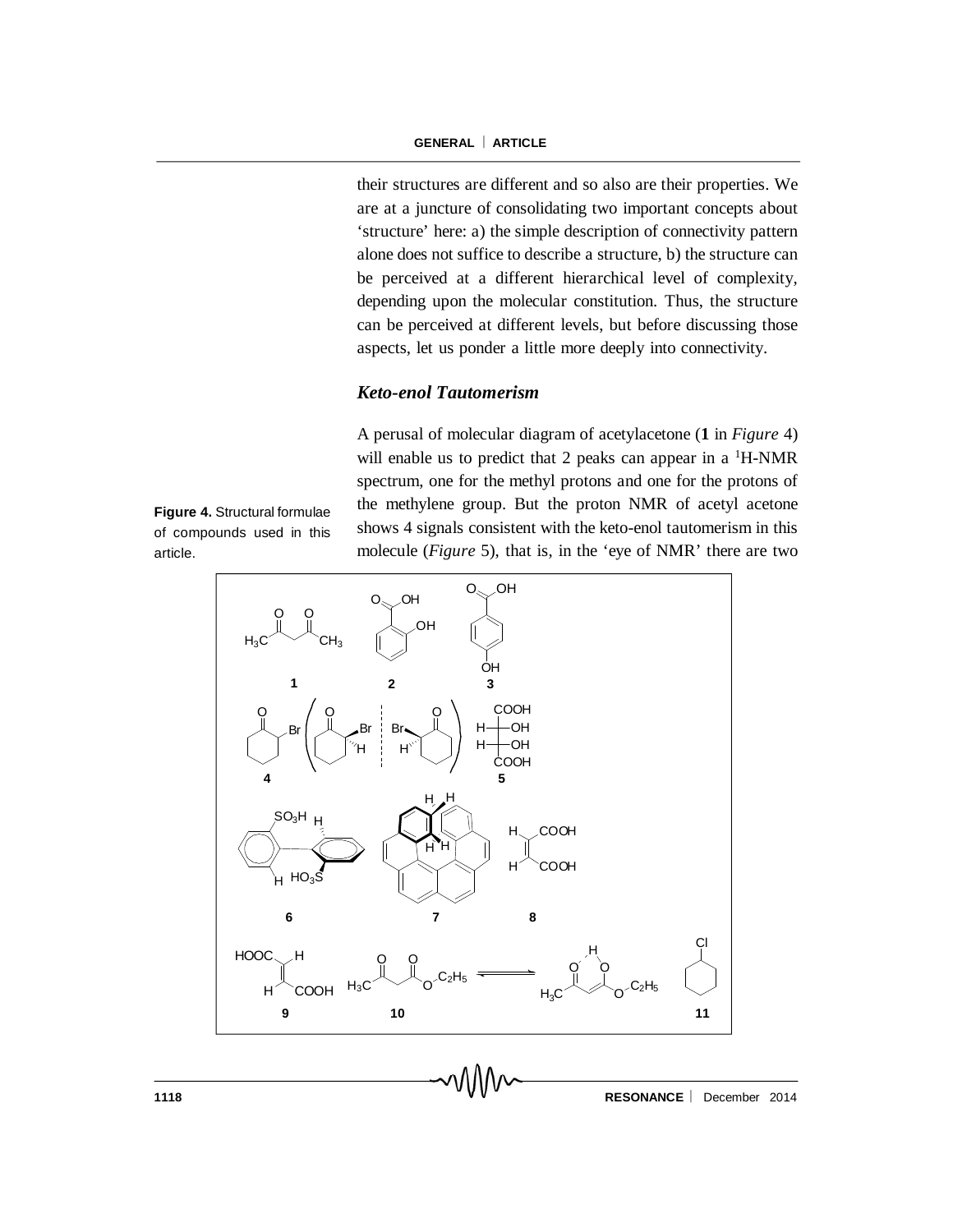

distinct species with different connectivity patterns for this molecule.

Interestingly, for a sample of this compound, only a single boiling point (140.2ºC) and density (0.98g/mL) can be measured. Distillation or weighing cannot distinguish between the two species, but NMR can. This cautions us that there is not always a single, static connectivity pattern describing a molecule. Depending upon their intrinsic nature, dynamic changes are possible even without the explicit influence of an external agency. Certain experimental techniques such as chromatography, will consider them deceptively as a single entity but others like NMR can distinguish between the different forms.

There is an important corollary to this observation. The connectivity change in acetylacetone described above does not need an external reagent, but there are also dynamic processes induced by external reagents, which alter the connectivity pattern to the extent that it can be recorded by some analytical techniques. Pure ethanol gives a  ${}^{1}$ H-NMR spectrum which faithfully follows the (n+1) rule of splitting pattern, but addition of a trace of acid or even water alters this pattern substantially as shown in *Figure* 6.

The reason for this change is well known. In the structural perspective, in the presence of acid, NMR cannot 'cope' with the rapid exchange of hydroxyl protons and the spectrum becomes simple. Look at compounds **2** and **3** in *Figure* 4. A solution state

### **Figure 5**.

(a) <sup>1</sup>H-NMR spectrum of acetylacetone.

(b) Keto-enol tautomerism.

Nuclear Magnetic Resonance (NMR) is a nuclei (nuclear) specific spectroscopy technique that can be applied to solids, liquids and gases for kinetic and structural studies. Indeed, its importance becomes obvious as researchers in this field have already won six Nobel Prizes.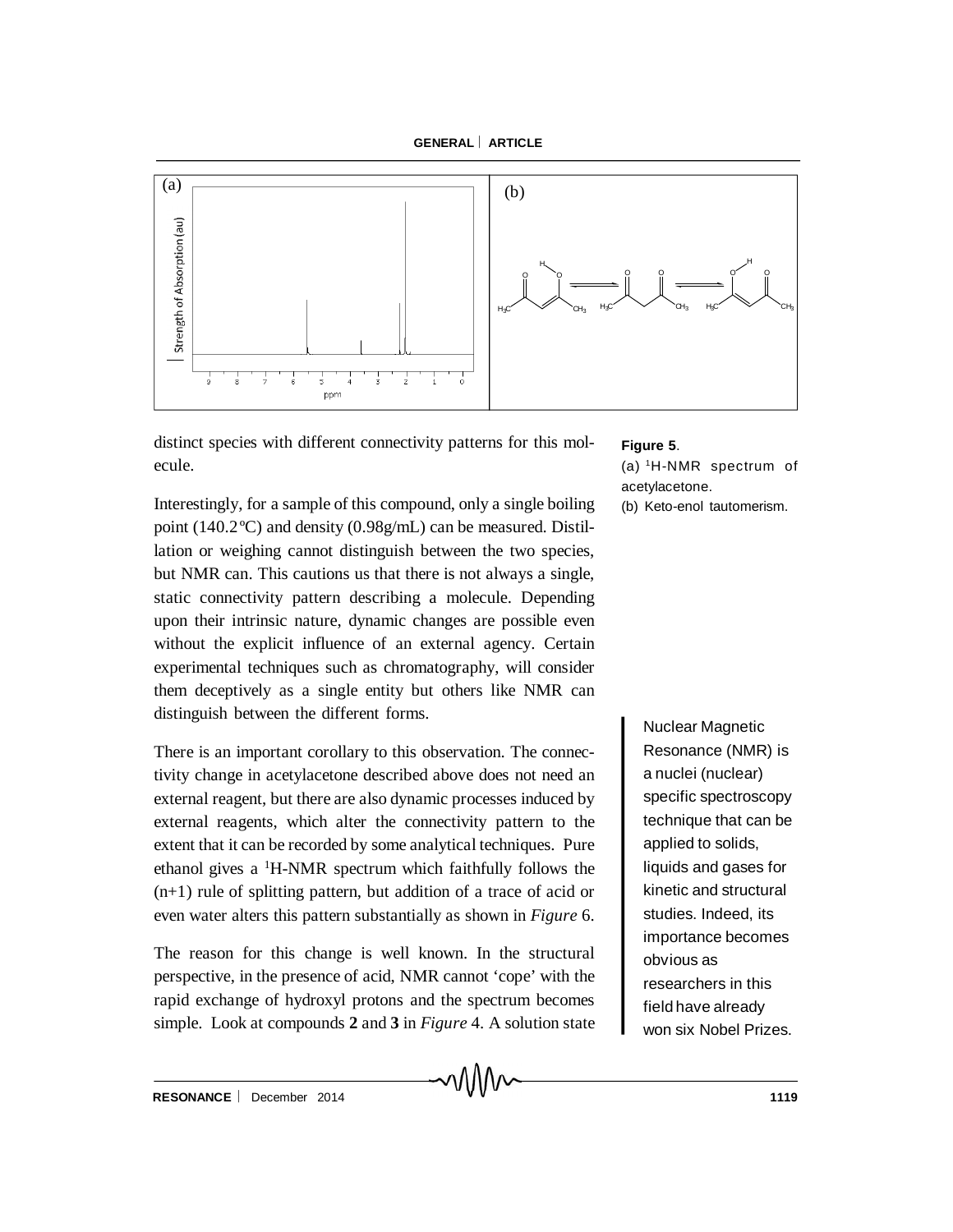

**Figure 6.** <sup>1</sup>H-NMR spectrum of ethanol. Note the disappearance of splitting when acid is added.

IR with different concentrations of **2** will have very little effect on the stretching frequencies, but therewill bea substantialchange for **3**. We are not changing any connectivity pattern of these compounds by dilution. However, the external solvent used is affecting the structure in **3**, but has very little effect in **2**. The reason behind such a change is the

difference in the hydrogen bonding patterns of these molecules with the solvent.

From the above mentioned observations, it is clear that even if one can assign a well defined connectivity pattern to a compound, this pattern may not encompass all the structural aspects of a compound. Structure in chemistry is certainly beyond connectivity.

#### **Structure and Configuration**

Let us do a thought experiment. Imagine that we have synthesized 5 grams of compound **4** shown in *Figure* 4 without the use of any chiral reagents or any special means. Now, with a magical gesture, we command the molecules of **4** that have identical structures to sit at their place (bottle A) and all others to step into another bottle B. Accordingly, exactly half of the molecules (2.5 g), move to bottle B. By checking with any physical means like boiling point, specific gravity, solubility, dipole moment, NMR, IR, etc., we will observe that the difference between them is nil except for their specific rotation in a polarimeter<sup>1</sup>. Interestingly, the absolute value of the specific rotation is exactly the same, but their direction is opposite. For example, if bottle A shows  $+52.8^{\circ}$ , bottle B will show -52.8°, but curiously, we can never predict which bottle will show which sign for these compounds. One thing is very clear – the structure of molecules in bottle A is different from that in bottle B, at least for some experiments. Now look at again, see the two diagrams in the brackets. They are the two enantiomers of  $\alpha$ -bromocyclohexanone. Their structures in the 'connectivity world' are exactly the same, but in the 'configurational world', they are different. This effect, grossly called

<sup>1</sup> A polarimeter is used to measure the angle of rotation caused by passing polarized light through an optically active substance. It can also be used to identify which isomer is present in a sample and the ratio of enantiomers in solutions.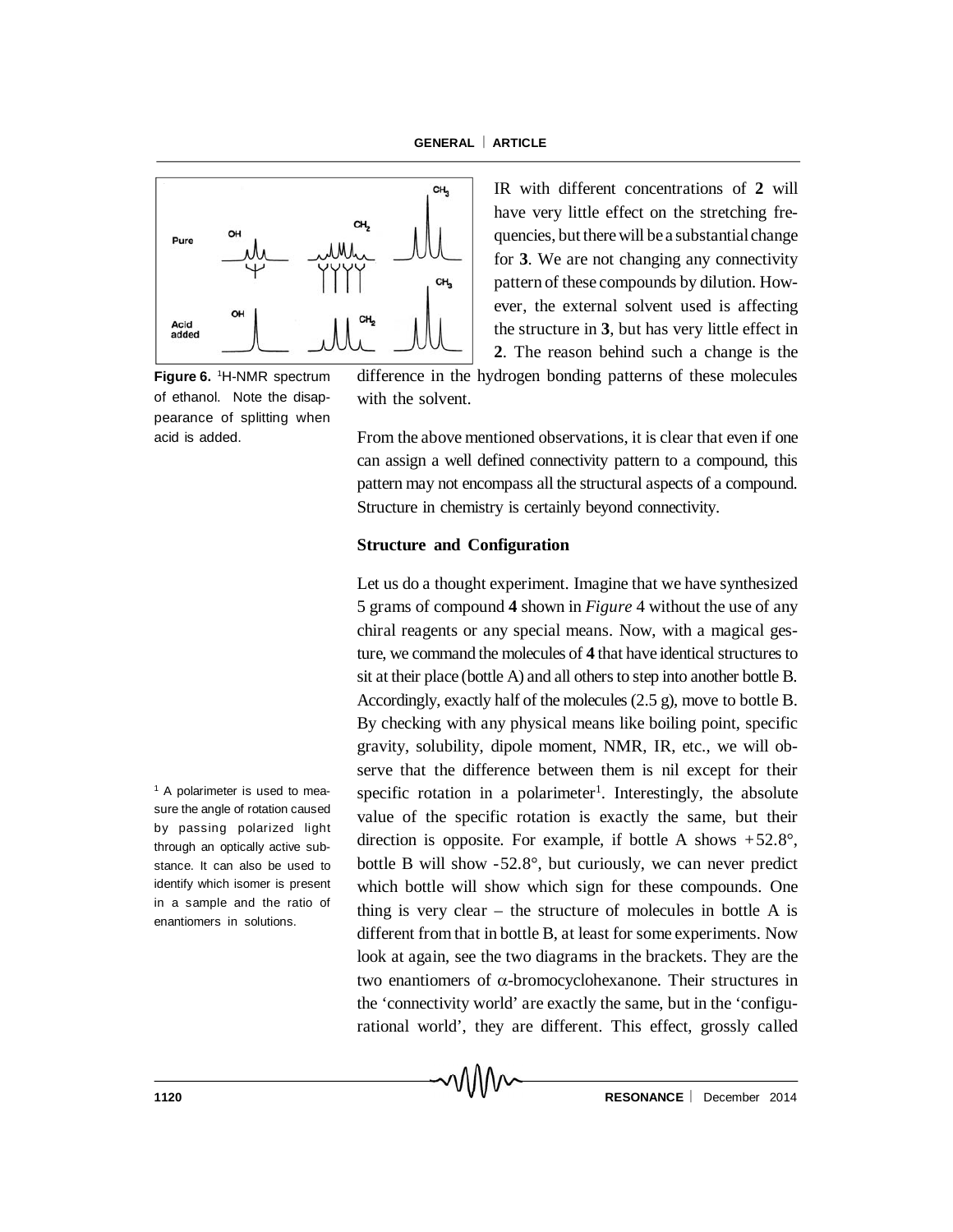'handedness' of molecules, is observed when a molecule lacks a mirror plane or center of inversion. Such molecules are called chiral; the relationship between a chiral molecule and its mirrorrelated sibling (for example, the bracketed structures in *Figure* 4) is called enantiomerism and the members of the pair are called enantiomers. They will have identical chemical formulae and connectivity patterns but will behave differently in specific environments such as that provided by the polarized light. Extreme care is needed here since a molecule is not necessarily chiral just because it has a chiral center or that it is necessarily achiral because it lacks a chiral center. These are not the criteria for molecular chirality. The necessary and sufficient criterion for chirality in a molecule is the 'nonsuperimposability' of the molecule on its mirror image. Examine the molecules **5**, **6** and **7** in *Figure* 4. **5** is the well-known tartaric acid, but its meso form shown here, despite having two chiral centers, is optically inactive. 2,2'-diphenyldisulphonic acid (**6**) can exist as a pair of enantiomers due to steric crowding although it has no chiral center; the same is true for the famous hexahelicene (**7**).

We have seen that the structure at the molecular level can differ very subtly, only a simple configurational change can alter certain properties such as the optical rotation. Indeed, the chiral nature of molecules is manifested profoundly in the biological world of amino acids, sugars, proteins, DNA, steroids etc., which are all chiral. Biological receptors (for drugs, taste-inducing chemicals,

biopharmaceuticals, agrochemicals) are chiral and will therefore recognize and bind enantiomers differently, as shown in *Figure* 7, where the receptor has a perfect fit with the R enantiomer, but a mismatch with the S enantiomer. Such a difference markedly affects the activities (efficacy, taste, toxic nature) of the two mirror images of chiral molecules in the human

"Biology is now bigger than physics, as measured by the size of budgets, by the size of the workforce, or by the output of major discoveries; and biology is likely to remain the biggest part of science through the twentyfirst century."

*– Freeman Dyson*

**Figure 7.** Interacting modes of enantiomers with a receptor. (b) S enantiomer interaction is much weaker due to mismatch.

Source: http://www.kshitijiitjee.com/Discrimination-of-Enantiomers-by-Biological-Molecules.

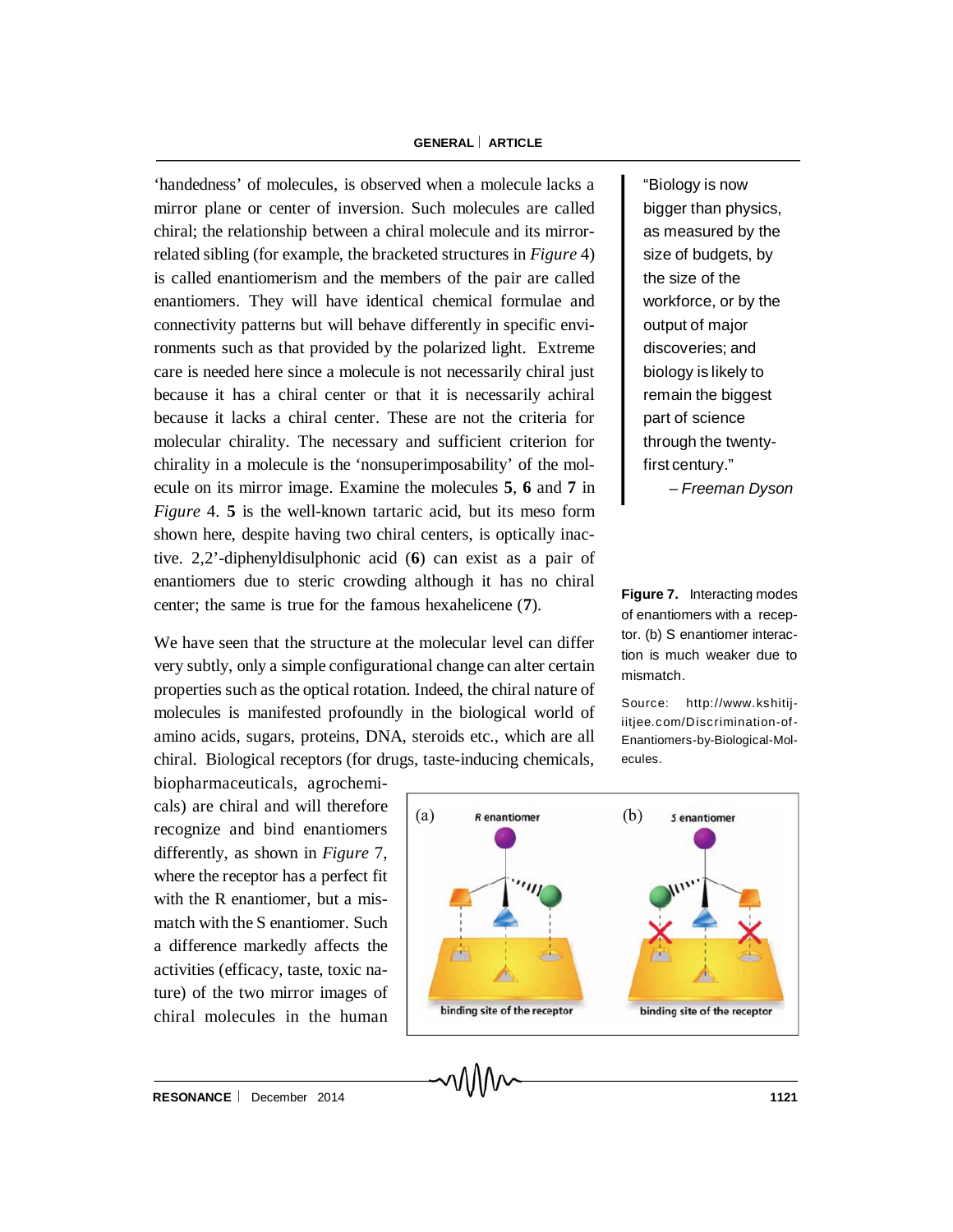body. There are dramatic examples of this, such as, racemic (R,S) thalidomide, a drug to alleviate the morning sickness of pregnant women. Its consumption led to disabilities in new born babies to such a tragic level that it is known as the 'Thalidomide Tragedy'. In this case, the R enantiomer was effective whereas, the S enantiomer was poisonous.

There are many more such instances. (S, S)-aspartame is 160 times sweeter than sugar but the (R,R)-isomer evokes a bitter sensation in our chiral taste buds; S-(+) ketamine is 4 times more potent than  $R$ -(-) ketamine in anaesthesia applications,  $S$ -(+) ketoprofen is an analgesic with anti-inflammatory activities, whereas, the R-isomer is devoid of such activity, but toxic to cells.

Structure-property relationships from the chiral world teach us that certain structural aspects that are very intricate and unseen by many physicochemical methods may get unraveled by special and specific experimental techniques. These structural aspects have to be considered very carefully and astutely to take full control over the properties in a predestined way.

#### **Structure and Conformation**

We have already seen that although the *cis* and *trans* forms of 1,2 dicholoroethene (*Figure* 3) have the same connectivity pattern, they are different compounds due to the spatial arrangement of the atoms within the two molecules. Such configurational rigidity can also manifest itself in differences in chemical reactivity; for example maleic acid (**8**) with the *cis*-orientation of the carboxyl groups undergoes dehydration by gentle heating to form the corresponding anhydride, whereas its *trans* isomer (**9**) is inert to this reaction at moderate temperatures (the two carboxyl groups are not at the requisite proximity to induce dehydration see *Figure* 4. It has been mentioned earlier that acetylacetone **1** shows the signals of both the tautomers in NMR due to the coexistence of the keto and enol forms, directing us to mull over the relevance of structural homogeneity at a given temperature. A related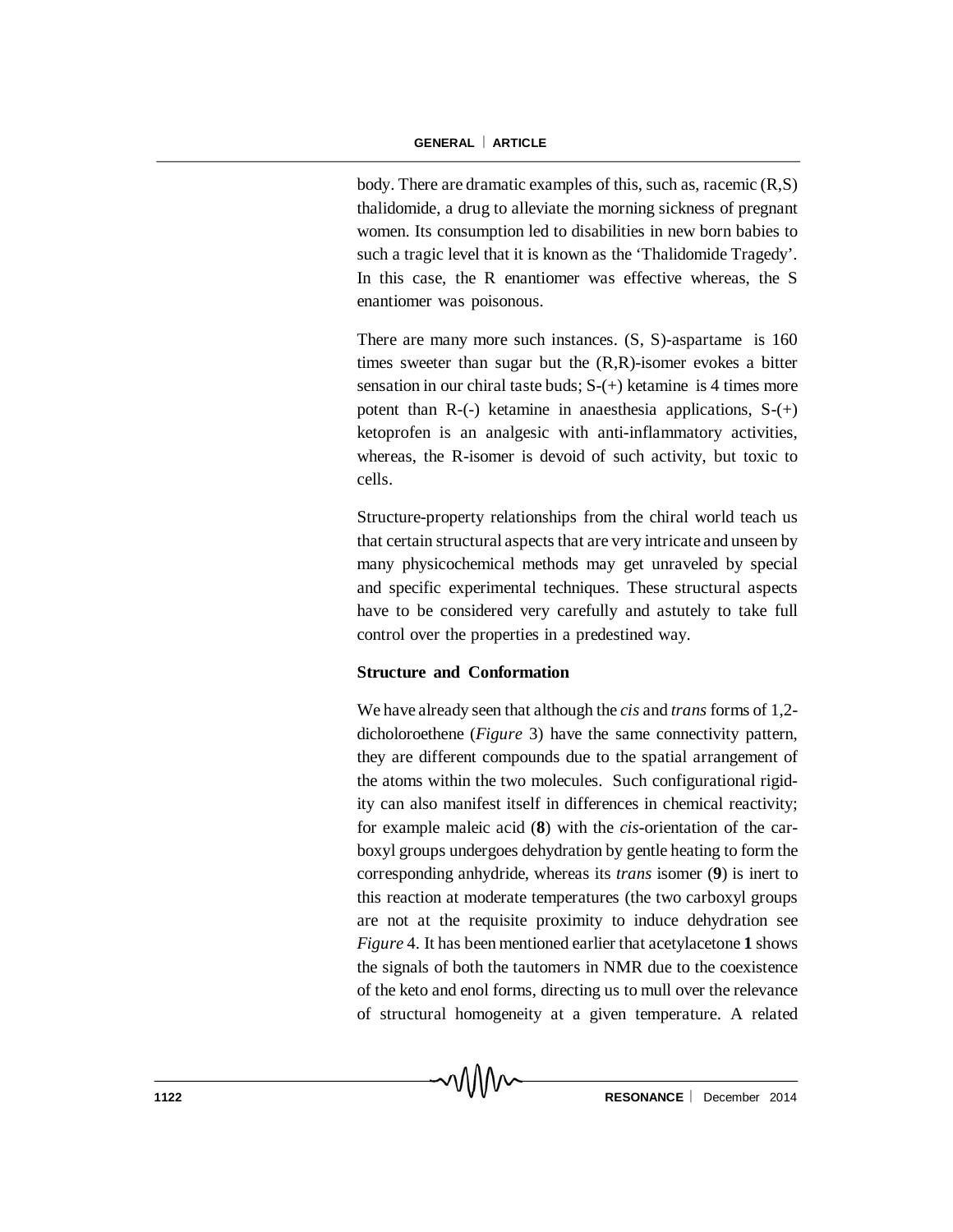compound, acetoacetic ester (**10**, *Figure* 4) which can also exhibit keto-enol tautomerism, also shows distinct signals for both the tautomers in NMR. In contrast to **1** acetylacetone, the two tautomers can indeed be separated by a low-pressure distillation in quartz apparatus. In the case of the above mentioned molecules, we surmise that their connectivities and/or configurations vary, hence their structures do too. This leads to different properties and reactivities.

In this context, it is worthwhile to examine the <sup>13</sup>C-NMR spectral behavior of a simple cyclohexane derivative, namely chlorocyclohexane (**11**, *Figure* 4). It has a mirror plane and hence should show only four signals and this is seen at room temperature.

However, there are two C-Cl stretching frequencies in the  $IR<sup>2</sup>$ spectrum in agreement with the equilibrium shown in *Figure* 8; this clearly shows that chlorocyclohexane is a mixture of two chemical structures. In agreement with this conjecture, <sup>13</sup>C-NMR at –100ºC shows 8 peaks validating that, below the coalescence temperature, NMR can also 'see' these two species. For most observations like distillation, chemical reaction and even chromatography, the compound will appear as a homogeneous one. However, at  $-150^{\circ}$ C, it is possible to isolate these two species. Thus, it is a matter of the technique used for the observation and the conditions of the experiments that will decide whether one can put one's hands on these types of different molecular entities. Let us try to get an insight into the equilibrium shown above in terms of the structure at the molecular level and try to correlate structure with properties, a premise that we set at the beginning. Even at the undergraduate level, we come across the equilibrium shown in *Figure* 8. There is rotational freedom of C–C single bonds (though restricted), which will allow the flip of a cyclohex-



2 Infrared spectroscopy (IR) is the analysis of interactions of infrared light with a molecule. Functional group analyses of a molecule are more convenient with this technique. It is curious that no two molecules can have the same IR spectrum.

**Figure 8.** Ring flipping in chlorocyclohexane, the numbers 1 to 4 indicate the unique carbon atoms.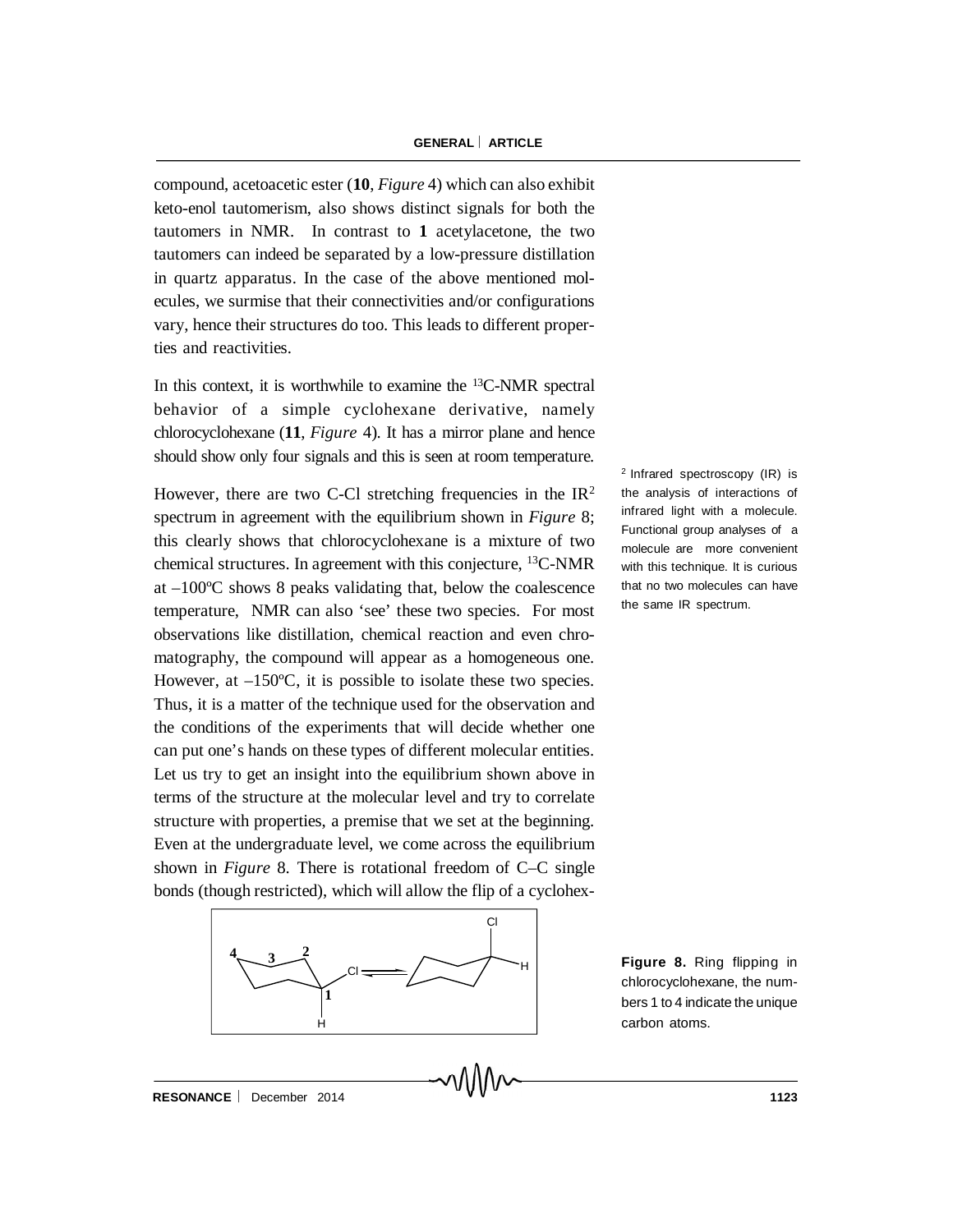**Figure 9.** Potential energy variation as a function of torsion angle in n-butane. Source: http://tigger.uic.edu/ ~kbruzik/text/chapter6.htm



ane ring to generate another structure with a Cl atom in the axial rather than in the equatorial position. We link these types of molecular shape alteration with the word *conformation* which describes the 3D structure or shape of a molecule. Rotation about a single bond alters conformation.

The demarcation between conformation and configuration also needs to be distinguished. Change of conformation does not need any bond breaking whereas change of configuration is associated with at least one bond breaking and bond making process. The relative positions of attached atoms with respect to a bond can be expressed by a torsion angle and this parameter is central to conformation. Due to steric crowding, there can be barriers to rotation, a classical example being that of n-butane (*Figure* 9). At room temperature about 72% of all molecules are in the most stable antiperiplanar conformation.

From a structural perspective, every conformation can be considered as a new structure but their isolation and the measurements of their physicochemical properties become a function of temperature. If the steric crowding becomes substantial, conformer(s) may get locked at some appropriate temperature and can then be isolated. The conformational differences also affect chemical reactivity, for example, the base-induced ester hydrolysis of *trans*-cyclohexyl ester (**A**) proceeds 19.8 times faster than that of the cis-isomer (**B**) (*Figure* 10). The reaction of the axial ester **B** is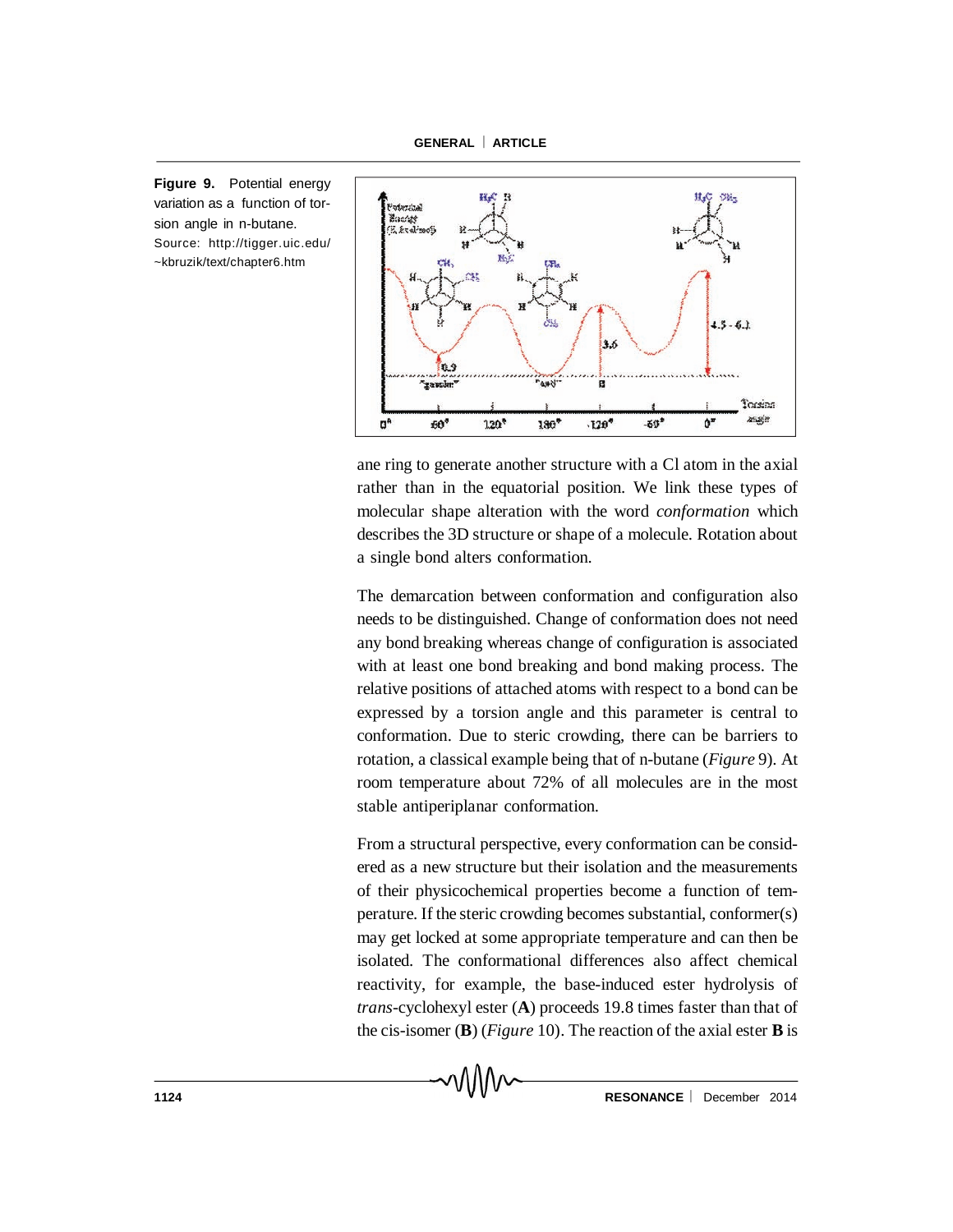

decelerated due to the development of destabilizing 1,3-diaxial interactions in the transition state. Similarly, the  $S_N^2$  substitution reactions of *cis* and *trans* chlorocyclohexane derivatives proceed with a marked difference in their reaction kinetics. In organic chemistry, the conformational analysis of molecules and its influence on chemical reactivity is an area of active research.

It is to be mentioned that compounds **A** and **B** shown in *Figure* 10 differ in configuration and their ring-flipped forms, (not shown here, but they are similar to those shown in *Figure* 8), also differ in configuration. In the ring flipping process, axial substituents become equatorial ones and *vice versa*. However, **A** and its ringflipped structure have the same configuration (no bond is broken) but differ in conformation only. That is, a compound with a given configuration can have different conformations. Thus, in the understanding of a structure (and consequently its reactivity), one has to consider configurational and conformational features jointly or separately, wherever deemed appropriate.

## **Structure and Packing**

When atoms, molecules or ions condense, solids result, which can be either crystalline or amorphous, the former one having long range order which is lacking in the latter. So far, we have seen that to understand 'what is meant by structure in chemistry' precisely, one needs to take into account connectivity, configuration and conformation of the molecules (wherever applicable) and their ramifications. There is also another dimension to structure, which is concerned with the packing<sup>3</sup> of atoms, molecules or ions in the condensed state of matter. Describing and understand<sup>3</sup> Stereochemistry, in general, describes how the atoms of a molecule are arranged in 3D space. In particular, stereoisomers are molecules that have identical connectivitybut differ in 3D structure. Stereoisomers differ from one another in configuration at one or more atoms. Conformations are the various shapes that are available to molecules by single-bond rotations and other changes that do not involve bond breaking.

**Figure 10.** Base induced hydrolysis of cyclohexyl derivatives. Flipping cannot convert **A** to **B.**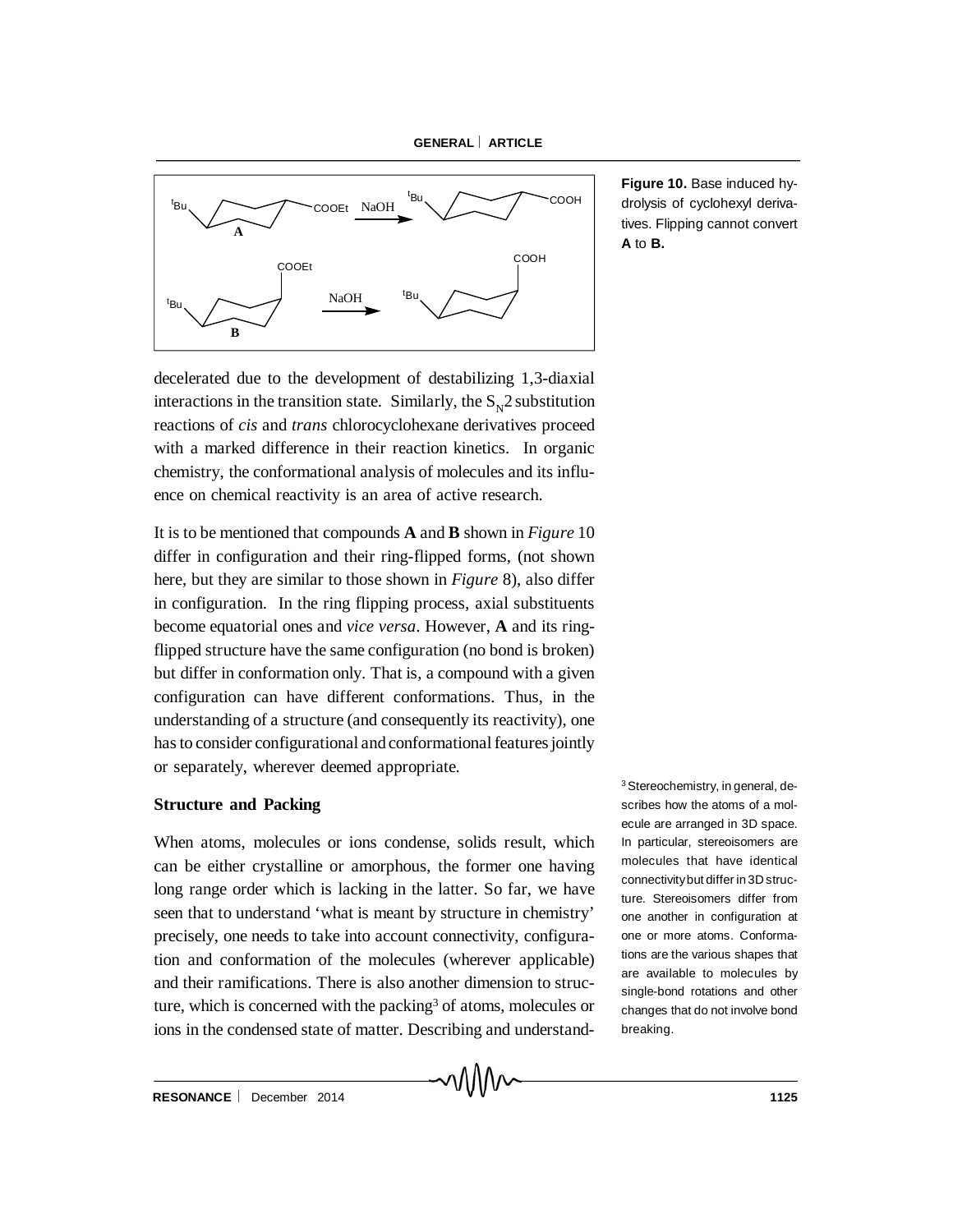ing this aspect is an arduous task as it implies understanding a multitude of parameters, interaction forces, thermodynamic and kinetic aspects, symmetry considerations etc. Hence, only some glimpses about packing in terms of structural diversity and their consequences are given here.

# *Allotropism*

Atoms and mono-atomic ions of elements are generally treated as spherical objects for describing their 3-D periodic arrangements in crystals. Their packing is controlled by size, charge, etc. Although they may be viewed simply as balls of varying size, they can take a rich variety of arrangements in the crystalline state, each one displaying different properties. The different packing arrangements exhibited by an element is called allotropism, a typical example being that of elemental carbon existing as diamond, graphite, fullerenes and nanotubes. Phosphorus occurs as  $P<sub>4</sub>$  molecules that stack in different ways to form several allotropes, the major ones being white, red, violet and black phosphorous (*Figure* 11).

Phosphorous allotrope can be interconverted and their properties are much different. White phosphorous is so reactive that it ignites spontaneously in contact with air, the red allotrope needs flame or friction to burn and the black one is the thermodynamically stable form. What is important in a structural perspective is that, seemingly simple elements can show remarkable structural diversity in the solid state.

*Polymorphism*



Polymorphism is a similar phenomenon, but related to molecules.

**Figure 11.** (a) Four major allotropes of phosphorous. (b) Conditions of phase transition.

Source: http://en.wikipedia. org/wiki/Allotropes\_of\_ phosphorus.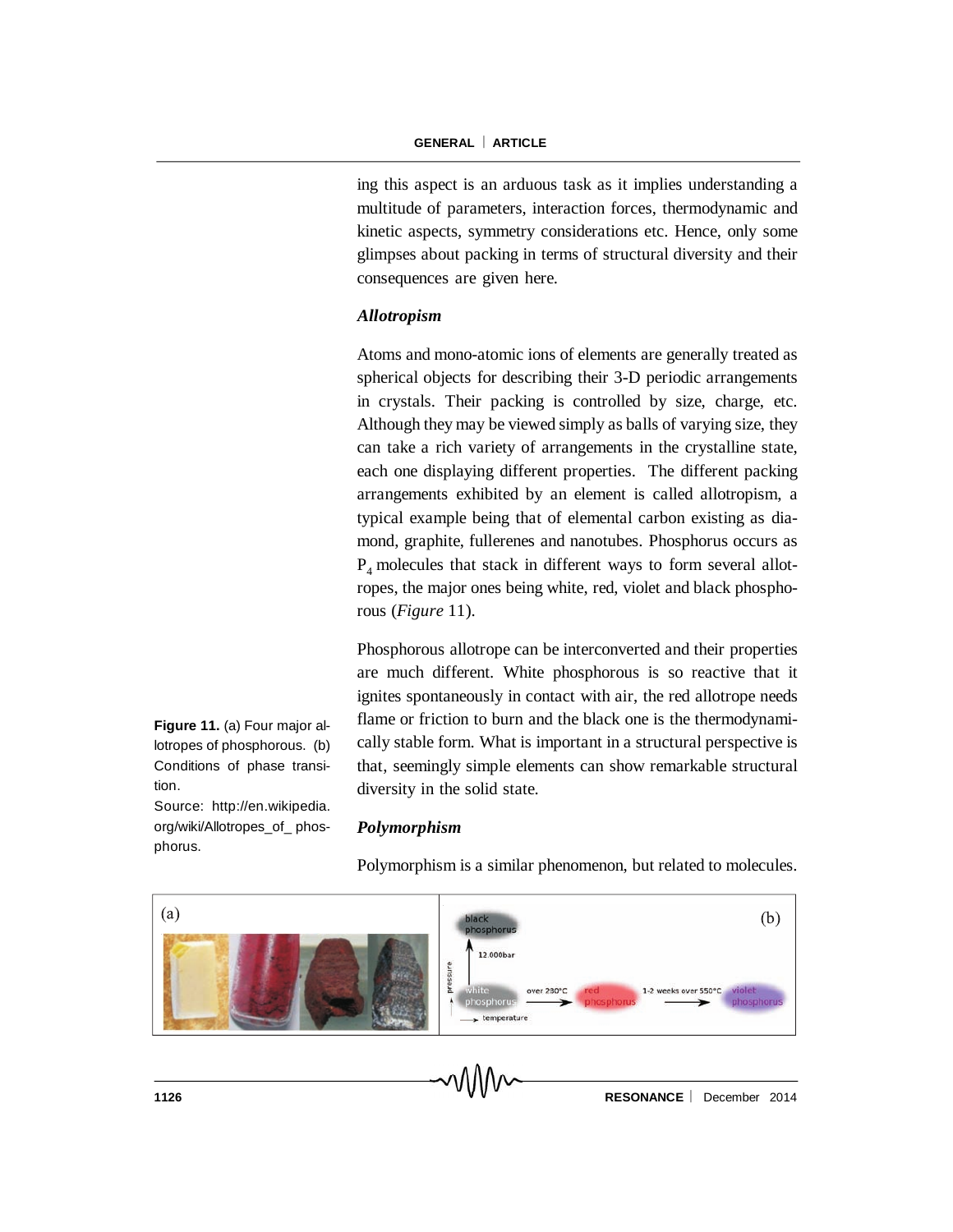It is defined as the ability of a substance to exist as two or more crystalline phases that have different arrangements or conformations of molecules in the crystal lattice. As a result, polymorphic crystals exhibit different physical or chemical properties such as solubility, melting point, stability, mechanical strength, reaction rate etc. At the applied level, polymorphism takes a pivotal role in those areas where the results of full characterization and fine tuning of the properties determine the ultimate use of polymorphs. This is the case for pharmaceuticals, agrochemicals, pigments, explosives and other fine chemicals. There are very many examples of compounds connected with multimillion dollar sales for which polymorphism is an important feature to consider. A typical example is that of aspirin (world production of this drug is around 40,000 tons per year) which can exist as different polymorphic forms (Form-I and Form-II).

In the context of our discussion about structure, the relevance of allotropes or polymorphs is the fact that different packing of atoms or molecules can generate different structures with substantially different properties.

The word 'solid' also evokes the concept of strength in our mind. Look at the expression 'the lawyer's argument was solid' (remember, there is a world behind every word). The atoms or molecules are tightly packed in a solid that give strength to it, but, interestingly, it is possible to change their packing arrangement, generating a different type of solid. This phenomenon is called phase transition. Generally temperature or pressure or their combination induces such transformations (see *Figure* 11). Phase transitions are found for a wide variety of systems, from metals and alloys to complex organic and inorganic materials. A striking example of property difference associated with phase transformations is that of metallic tin. At ambient temperature (above 18 $^{\circ}$ C), it exists as  $\beta$ -tin which is metallic (the tin globules that we see in laboratory bottles), but at sub-zero temperatures, it can transform to a nonmetallic form,  $\alpha$ -tin. The pleasant smell of solid camphor is also due to a phase transition called sublimation.

∿∧∧∧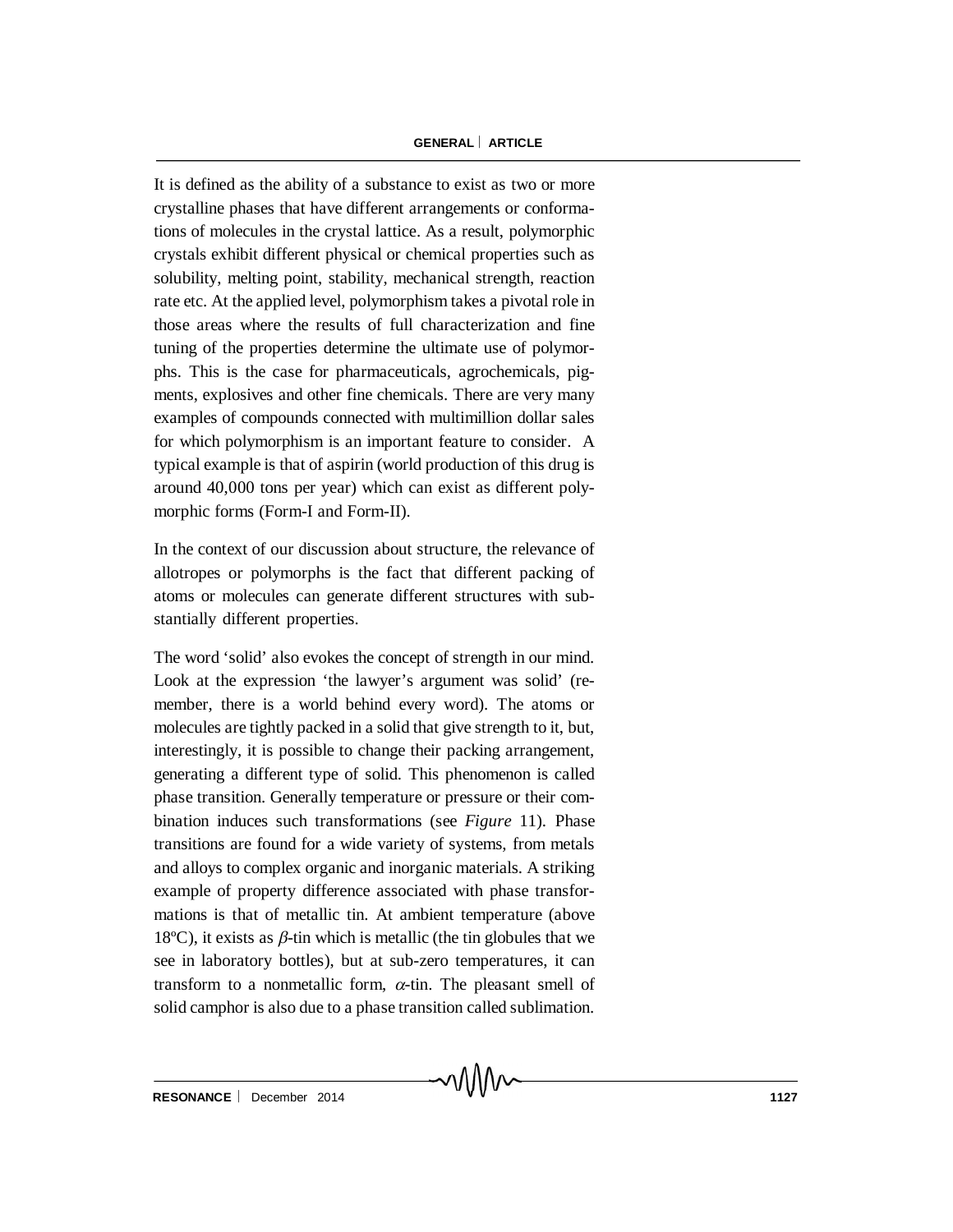Topochemical reactions take place more selectively in solid than in the fluid phase. Indeed, solid state reactions have become an 'efficient green' route to targeted molecules, polymers, and solidstate materials that are less available by conventional synthesis.

**Scheme 1.** Effect of bromosubstitution on the photoreactivity of coumarins. See the lattice stabilizing Br…Br interactions (dotted line) in the packing diagram shown on the right side.

# **Structure–Reactivity Correlations**

We have learned that energy-input into crystals can change their packing, thus the structure. Not only that. Heat and light, the wonderful energy sources of nature can induce chemical transformations in many crystals. Solid State Chemistry itself has become a field of active research, stimulating many researchers to fathom and unravel the subtleties of molecular arrangements that permit molecular transformations in crystals. As mentioned at the outset, we want to take control of the behavior of materials; solid state chemistry has seen leaps and bounds in this direction. There are new methods, methodologies, reviews and books appearing in this prolific area. The fundamental question, how to engineer molecules to arrange themselves in a specific way and to undergo reactions has been deeply studied by many incisive minds. In this context, let us examine the solid state reaction shown in *Scheme* 1, which is a typical [2+2] photocyclodimerization reaction.

The famous topochemical principle states that if reactive double bonds are far apart in the crystal lattice (more than 4.8 Å), reaction cannot take place. The principle is truly followed during the solid state irradiation of coumarin shown at the top of *Scheme* 1 (double bond separation = 5.68 Å). However, an appropriate bromo substitution brings the reactive partners much closer (4.31 Å) and there is almost a quantitative yield of the photodimerization product. This example shows that we can engineer molecules towards adopting a reactive arrangement. Steering groups such as halogens, sulfur, methylenedioxy, etc.